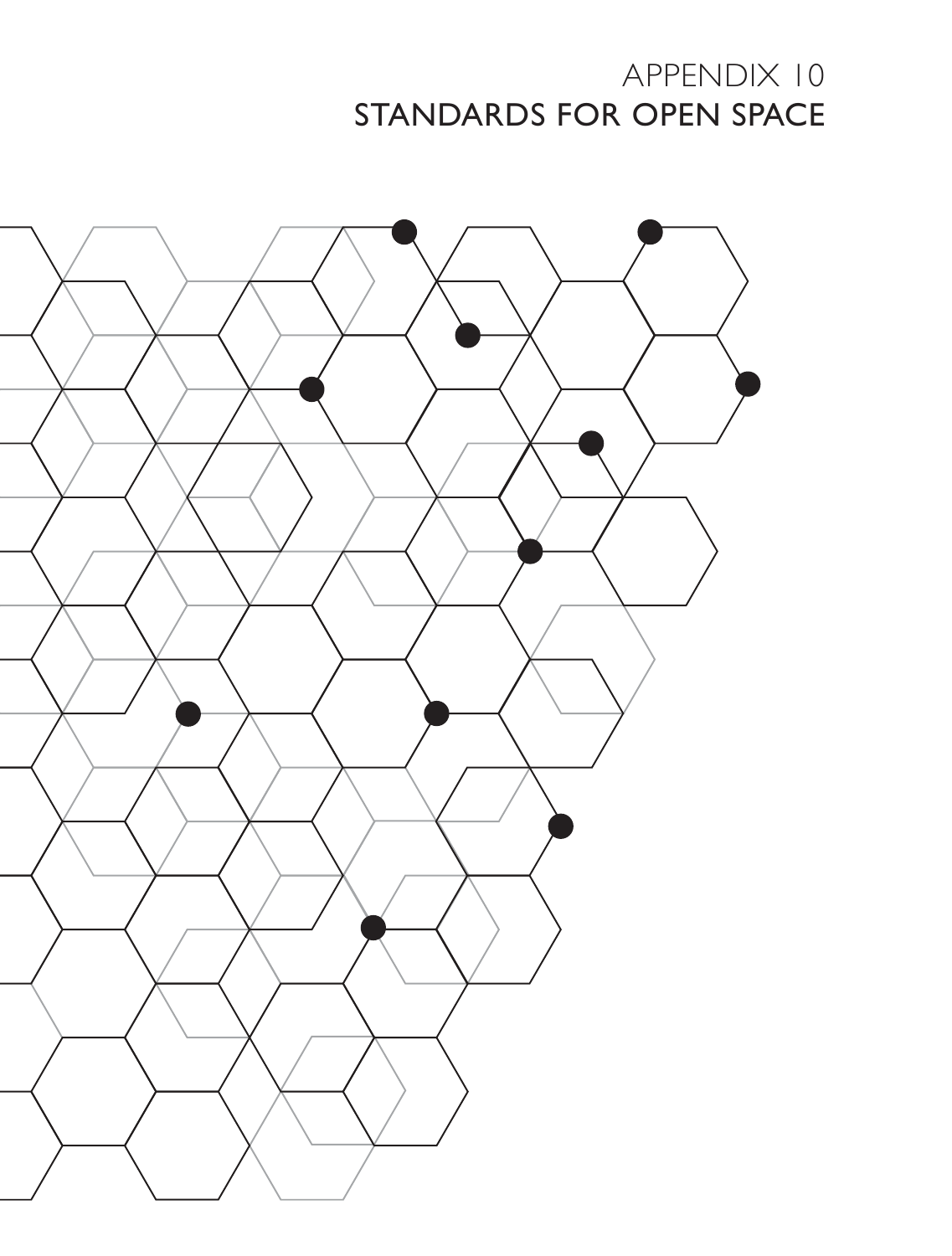## **Appendix 10 Standards for Open Space**

This information is derived from the Open Space Strategy of Aberdeenshire Council. It represents a loosely grouped typology providing a flexible indication of the broad functions of different open space types, size ranges, and guidance on catchments, households and distances that are expected to be delivered.

| <b>Table 1 Hierarchy of Open Space</b>                             |                                                                                                                                                                                            |                                                                                                                                      |                                                                                                                                                     |                                                                                                                                                                                                                                                                                                                                                                                                   |
|--------------------------------------------------------------------|--------------------------------------------------------------------------------------------------------------------------------------------------------------------------------------------|--------------------------------------------------------------------------------------------------------------------------------------|-----------------------------------------------------------------------------------------------------------------------------------------------------|---------------------------------------------------------------------------------------------------------------------------------------------------------------------------------------------------------------------------------------------------------------------------------------------------------------------------------------------------------------------------------------------------|
| <b>Type of</b><br><b>Facility</b>                                  | <b>Main</b><br><b>Function</b>                                                                                                                                                             | <b>Size</b><br>Range                                                                                                                 | <b>Catchment</b><br>$\bullet$<br><b>Population</b><br><b>Households</b><br><b>Distance</b><br>guide (range to<br>allow for site<br>characteristics) | <b>Notes</b>                                                                                                                                                                                                                                                                                                                                                                                      |
| NATURAL AND SEMI-NATURAL GREEN SPACE (including SUDS and linkages) |                                                                                                                                                                                            |                                                                                                                                      |                                                                                                                                                     |                                                                                                                                                                                                                                                                                                                                                                                                   |
| <b>Green-Blue</b><br><b>Networks</b>                               | Buffer strips <sup>1</sup><br>alongside water<br>bodies to<br>improve water<br>quality, reduce<br>run-off, and to<br>increase<br>biodiversity and<br>visual amenity.                       | a) All<br>watercourses:<br>Min 6m each<br>bank<br>b) Larger<br>watercourses:<br>12-20m each<br>bank<br>c) Still water:<br>$12 - 24m$ | Population: n/a<br>Housing: n/a<br>Distance: n/a                                                                                                    | • Minimum 6m strip may be<br>increased where banks<br>are sloping.<br>Still water buffer zones will<br>depend on size of water<br>body.<br>May be incorporated as<br>$\bullet$<br>access routes (surfacing<br>requirements tbc) and<br>green corridors.<br>• Play an important role in<br>mitigating flood risk and<br>permitting access for long<br>term maintenance.                            |
| Neighbour-<br>hood Green<br>Space                                  | Informal amenity:<br>for 'structure<br>planting', green<br>corridors, access<br>routes<br>(recreational and<br>functional).<br>Visual impact:<br>may include<br>community<br>nature areas. | 500-2500<br>square metres                                                                                                            | Population: 10-500<br>Households: Over 5<br>Distance: n/a                                                                                           | Location chosen for the<br>function it is to fulfil. For<br>example:<br>to the windward side of<br>housing to provide shelter.<br>• to take advantage of<br>wildlife potential.<br>in a focal point to provide<br>$\bullet$<br>amenity.<br>based around the position<br>of SUDS.<br>to provide green arteries<br>linking larger spaces.<br>Likely to have potential for<br>community involvement. |
| Community<br>Woodlands                                             | To provide<br>woodland access<br>for all, and<br>enhance<br>biodiversity                                                                                                                   | >2ha                                                                                                                                 | Population: n/a<br>Households: 1,000<br>Distance: 500m                                                                                              | May include those formally<br>identified under the Woodlands<br>in and Around Towns (WIAT)<br>Scheme. To be linked where<br>possible and desirable, by<br>smaller areas of woodland or<br>access routes to enhance<br>forest habitat networks (FHNs).<br>May have informal 'forest' play                                                                                                          |

<span id="page-1-0"></span><sup>1</sup> Guidance for Developers: Buffer Strips Adjacent to Water Courses and Water Bodies (Aberdeenshire Council)